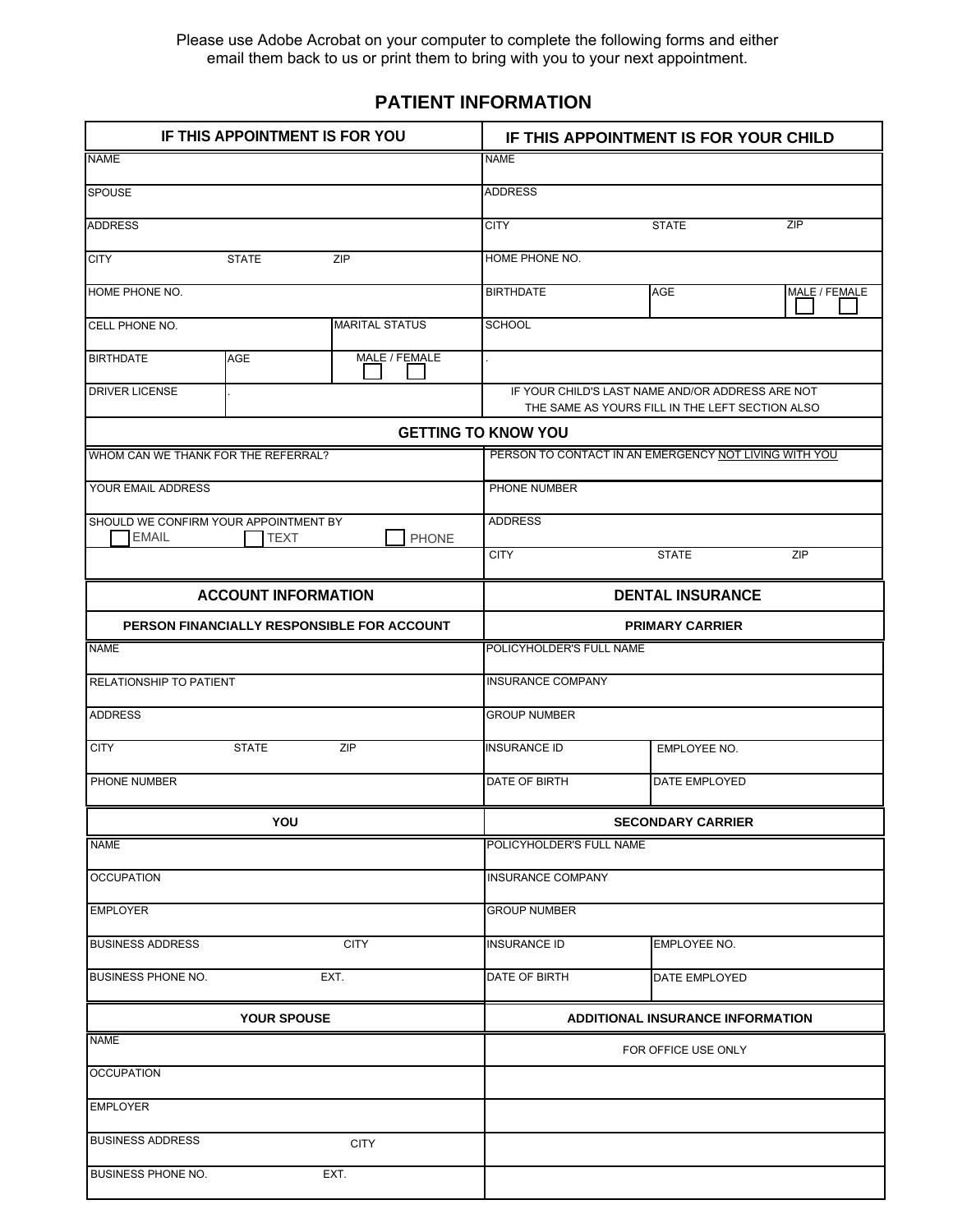| PATIENT NAME                                                                                    |                     |     | <b>DENTAL HISTORY</b>                                                                                                                                                                                                                                   |     |     |
|-------------------------------------------------------------------------------------------------|---------------------|-----|---------------------------------------------------------------------------------------------------------------------------------------------------------------------------------------------------------------------------------------------------------|-----|-----|
| PATIENT ACCOUNT NUMBER                                                                          | <b>DENTAL ALERT</b> |     |                                                                                                                                                                                                                                                         |     |     |
|                                                                                                 |                     |     | Welcome! So that we may provide you with the best possible care, please take a moment to<br>complete the following forms making sure that all questions have been answered to the best of<br>your knowledge. All information will be kept confidential. |     |     |
|                                                                                                 |                     |     |                                                                                                                                                                                                                                                         |     |     |
| What was done at your last dental visit?                                                        |                     |     |                                                                                                                                                                                                                                                         |     |     |
|                                                                                                 |                     |     |                                                                                                                                                                                                                                                         |     |     |
|                                                                                                 |                     |     |                                                                                                                                                                                                                                                         |     |     |
|                                                                                                 |                     |     |                                                                                                                                                                                                                                                         |     |     |
|                                                                                                 |                     |     |                                                                                                                                                                                                                                                         |     |     |
| What other dental aids do you use? (Braun, Sonicare, toothpicks, proxabrush, etc.)              |                     |     |                                                                                                                                                                                                                                                         |     |     |
|                                                                                                 |                     |     | Do you have any dental problems? If yes, please describe <b>contained a manufature of the container and container</b>                                                                                                                                   |     |     |
| Are any of your teeth sensitive to:                                                             | <b>Yes</b>          | No. | Have you ever experienced:                                                                                                                                                                                                                              | Yes | No. |
| Hot or cold                                                                                     |                     |     | Clicking or popping of your jaw?                                                                                                                                                                                                                        |     |     |
| <b>Sweets</b>                                                                                   |                     |     | TMJ, jaw muscle or facial pain?                                                                                                                                                                                                                         |     |     |
| <b>Biting or Chewing</b>                                                                        |                     |     | Does your jaw get tired during dental visits<br>requiring that you take a break?                                                                                                                                                                        |     |     |
| Have you noticed:                                                                               | Yes                 | No  | Have you ever had:                                                                                                                                                                                                                                      | Yes | No  |
| Mouth odor or bad taste?                                                                        |                     |     | Orthodontic treatment?                                                                                                                                                                                                                                  |     |     |
| Difficulty in chewing on either side of your mouth?                                             |                     |     | <b>Periodontal Treatment?</b>                                                                                                                                                                                                                           |     |     |
| Gums that bleed or hurt?                                                                        |                     |     | A Sleep Study?<br>A diagnosis of sleep apnea?                                                                                                                                                                                                           |     |     |
| Any loose teeth?                                                                                |                     |     | To use a CPAP machine?                                                                                                                                                                                                                                  |     |     |
| Areas where food tends to become caught in<br>between your teeth?                               |                     |     | A nightguard or other removable appliance?                                                                                                                                                                                                              |     |     |
| If yes, where?                                                                                  |                     |     | A serious injury to your head or mouth?                                                                                                                                                                                                                 |     |     |
|                                                                                                 |                     |     | If yes, please describe                                                                                                                                                                                                                                 |     |     |
| Do you:                                                                                         | Yes                 | No. | <b>Smile Evaluation:</b>                                                                                                                                                                                                                                | Yes | No  |
| Clench or grind your teeth?                                                                     |                     |     | Are you satisfied with the appearance of your teeth?                                                                                                                                                                                                    |     |     |
| Smoke/chew tobacco?                                                                             |                     |     | Would you like whiter teeth?                                                                                                                                                                                                                            |     |     |
| Hold foreign objects with your teeth                                                            |                     |     | Would you like straighter teeth?                                                                                                                                                                                                                        |     |     |
| (pencils, pipes, pins, nails, fingernails, etc.)?<br>Use currently or have you ever used a hard |                     |     | Are there spaces that you would like closed?<br>Do you have chipped, protruding, or hidden teeth?                                                                                                                                                       |     |     |
| or medium toothbrush?                                                                           |                     |     | Do you have old fillings or old dental work                                                                                                                                                                                                             |     |     |
| Feel anxious about having dental treatment?                                                     |                     |     | you don't like looking at?                                                                                                                                                                                                                              |     |     |
| Have memories from an upsetting dental                                                          |                     |     | Is there anything else you would like to                                                                                                                                                                                                                |     |     |
| experience? If yes, please describe:                                                            |                     |     | change in your smile? If yes, please explain                                                                                                                                                                                                            |     |     |
|                                                                                                 |                     |     |                                                                                                                                                                                                                                                         |     |     |
|                                                                                                 |                     |     |                                                                                                                                                                                                                                                         |     |     |
|                                                                                                 |                     |     |                                                                                                                                                                                                                                                         | Yes | N0  |

|                         | Is there anything else about your dental history or preferences that you would like us to know? |
|-------------------------|-------------------------------------------------------------------------------------------------|
| If yes, please describe |                                                                                                 |
|                         |                                                                                                 |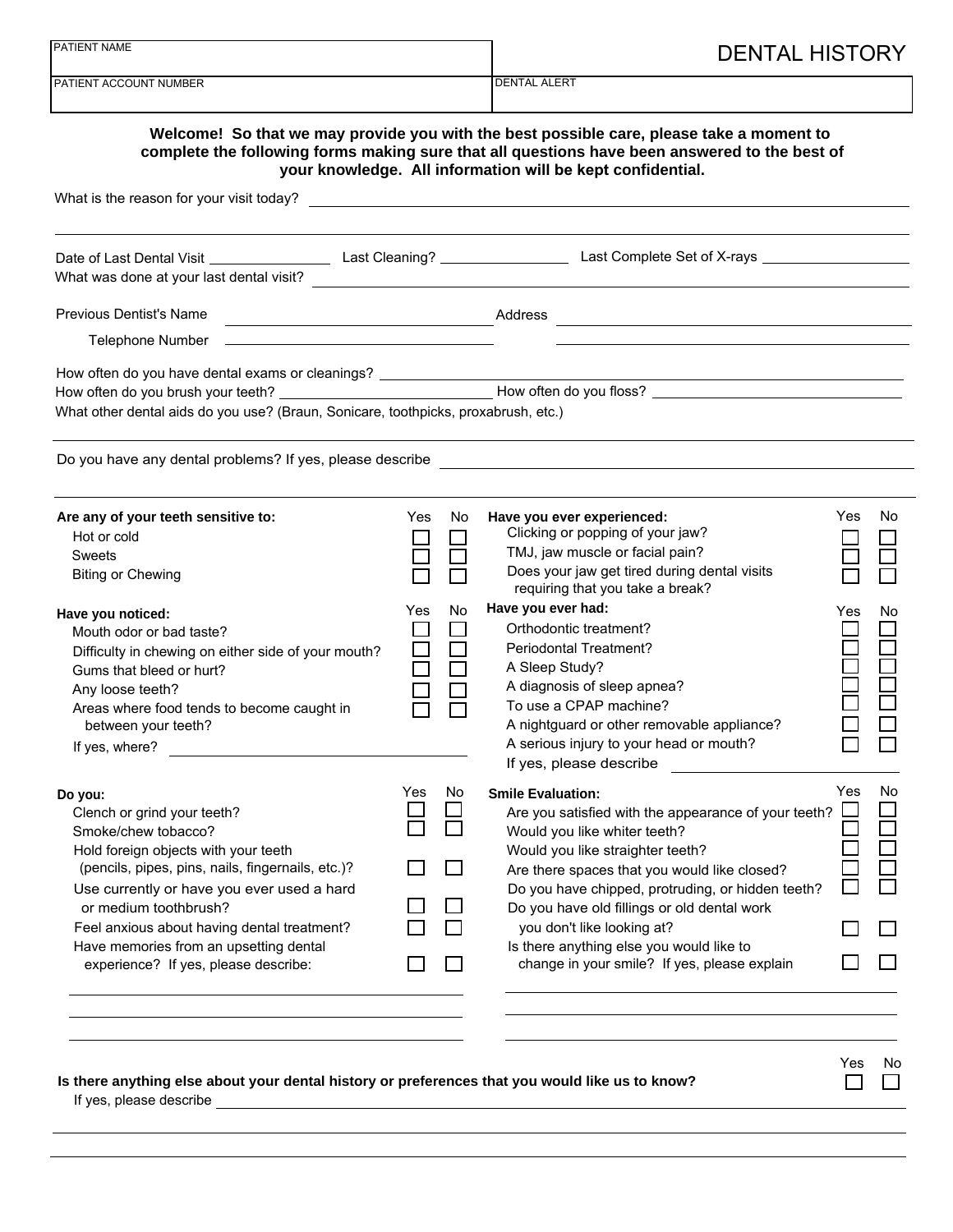| PATIENT NAME                                                                                                                                                                                                                                                                                                                                                                                                                                                                                                                                                                                                                                           |           | <b>MEDICAL HISTORY</b><br><b>MEDICAL ALERT</b>                                                                                                                                                                                                                                           |           |                                                                                                                                                                                                                                                                                                                                                                                                                                                                                                                                                |     |           |  |
|--------------------------------------------------------------------------------------------------------------------------------------------------------------------------------------------------------------------------------------------------------------------------------------------------------------------------------------------------------------------------------------------------------------------------------------------------------------------------------------------------------------------------------------------------------------------------------------------------------------------------------------------------------|-----------|------------------------------------------------------------------------------------------------------------------------------------------------------------------------------------------------------------------------------------------------------------------------------------------|-----------|------------------------------------------------------------------------------------------------------------------------------------------------------------------------------------------------------------------------------------------------------------------------------------------------------------------------------------------------------------------------------------------------------------------------------------------------------------------------------------------------------------------------------------------------|-----|-----------|--|
| PATIENT ACCOUNT NUMBER                                                                                                                                                                                                                                                                                                                                                                                                                                                                                                                                                                                                                                 |           |                                                                                                                                                                                                                                                                                          |           |                                                                                                                                                                                                                                                                                                                                                                                                                                                                                                                                                |     |           |  |
| Place an "x" indicating yes or no for each of the questions below                                                                                                                                                                                                                                                                                                                                                                                                                                                                                                                                                                                      |           |                                                                                                                                                                                                                                                                                          |           |                                                                                                                                                                                                                                                                                                                                                                                                                                                                                                                                                | Yes | <b>No</b> |  |
| 1 Have you been under the care of a medical doctor during the last two years?<br>If yes, for what?<br>Physician Name                                                                                                                                                                                                                                                                                                                                                                                                                                                                                                                                   |           |                                                                                                                                                                                                                                                                                          |           |                                                                                                                                                                                                                                                                                                                                                                                                                                                                                                                                                |     |           |  |
| Address                                                                                                                                                                                                                                                                                                                                                                                                                                                                                                                                                                                                                                                |           |                                                                                                                                                                                                                                                                                          |           |                                                                                                                                                                                                                                                                                                                                                                                                                                                                                                                                                |     |           |  |
| 2 Are you currently taking or have taken any medications or drugs in the past<br>two years? If yes, please list them to the right or provide a medication list<br>on a separate paper.                                                                                                                                                                                                                                                                                                                                                                                                                                                                 |           |                                                                                                                                                                                                                                                                                          |           |                                                                                                                                                                                                                                                                                                                                                                                                                                                                                                                                                |     |           |  |
| 3 Have you ever taken IV or oral biphosphates for osteoporosis, Paget's disease,<br>bone metastasis or other bone related diseases such as Fosamax (Alendronate),                                                                                                                                                                                                                                                                                                                                                                                                                                                                                      |           |                                                                                                                                                                                                                                                                                          |           |                                                                                                                                                                                                                                                                                                                                                                                                                                                                                                                                                |     |           |  |
| Actonel (Resdronate), Boniva (Ibandronate), or Zometa (Zoledronate)?<br>4 Have you had an allergic (or adverse) reaction to any medication or substance?<br>If yes, please list:                                                                                                                                                                                                                                                                                                                                                                                                                                                                       |           |                                                                                                                                                                                                                                                                                          |           |                                                                                                                                                                                                                                                                                                                                                                                                                                                                                                                                                |     |           |  |
| 5 Have you been a patient in the hospital during the past five years?                                                                                                                                                                                                                                                                                                                                                                                                                                                                                                                                                                                  |           |                                                                                                                                                                                                                                                                                          |           |                                                                                                                                                                                                                                                                                                                                                                                                                                                                                                                                                |     |           |  |
| 6 Indicate which of the following you had, or have at present. Place check either yes or no for each of the items below:                                                                                                                                                                                                                                                                                                                                                                                                                                                                                                                               |           |                                                                                                                                                                                                                                                                                          |           |                                                                                                                                                                                                                                                                                                                                                                                                                                                                                                                                                |     |           |  |
| Heart (Surgery, Disease, Attack)<br><b>Chest Pain</b><br><b>Congenital Heart Disease</b><br><b>Heart Murmur</b><br>Mitral Valve Prolapse<br><b>Artificial Heart Valve</b><br><b>Rheumatic Fever</b><br><b>High Blood Pressure</b><br><b>Heart Pacemaker</b><br>Arthritis/Rheumatism<br><b>Cortisone Medicine</b><br><b>Swollen Ankles</b><br><b>Stroke</b><br>Diet (Special/Restriction<br>Artificial Joints (hip, knee, etc.)<br>7 Women: Are you Pregnant?<br>9 Have you unintentionally gained or lost more than 10 lbs in the past year?<br>10 Do you have or have you had any disease, condition, or problem, not listed?<br>If yes, please list: | Yes<br>No | <b>Ulcers</b><br><b>Diabetes</b><br><b>Thyroid Problems</b><br>Glaucoma<br>Emphysema<br>Chronic Cough<br><b>Tuberculosis</b><br>Asthma<br>Hay Fever<br><b>Latex Sensitivity</b><br>Allergies or Hives<br>Sinus Trouble<br>Radiation Therapy<br>Chemotherapy<br><b>Tumors</b><br>Nursing? | No<br>Yes | Hepatitis A B C<br><b>Venereal Disease</b><br>A.I.D.S.<br>H.I.V. Positive<br><b>Cold Sores/Fever Blisters</b><br><b>Blood Transfusion</b><br><b>Bleeding Problem</b><br>Sickle Cell Anemia<br><b>Bruise Easily</b><br>Liver Disease<br><b>Neurological Disorders</b><br>Epilepsy or Seizures<br>Fainting or Dizzy Spells<br>Nervous/Anxious<br>Psychiatric/Psychological Care<br>Taking birth control pills?<br>I understand the above information is necessary to provide me with the appropriate dental care in a safe and efficient manner. | Yes | No.       |  |
| changes in my health or medications.                                                                                                                                                                                                                                                                                                                                                                                                                                                                                                                                                                                                                   |           |                                                                                                                                                                                                                                                                                          |           | I have answered all questions to the best of my knowledge. Should further information be needed, you have my permission to<br>ask the respective health care provider or agency, who may release such information to you. I will notify the doctor of any                                                                                                                                                                                                                                                                                      |     |           |  |
| Dr. Tang's Notes                                                                                                                                                                                                                                                                                                                                                                                                                                                                                                                                                                                                                                       |           |                                                                                                                                                                                                                                                                                          |           |                                                                                                                                                                                                                                                                                                                                                                                                                                                                                                                                                |     |           |  |
|                                                                                                                                                                                                                                                                                                                                                                                                                                                                                                                                                                                                                                                        |           |                                                                                                                                                                                                                                                                                          |           |                                                                                                                                                                                                                                                                                                                                                                                                                                                                                                                                                |     |           |  |
| Dentist's Signature _____                                                                                                                                                                                                                                                                                                                                                                                                                                                                                                                                                                                                                              |           |                                                                                                                                                                                                                                                                                          |           | Date                                                                                                                                                                                                                                                                                                                                                                                                                                                                                                                                           |     |           |  |

-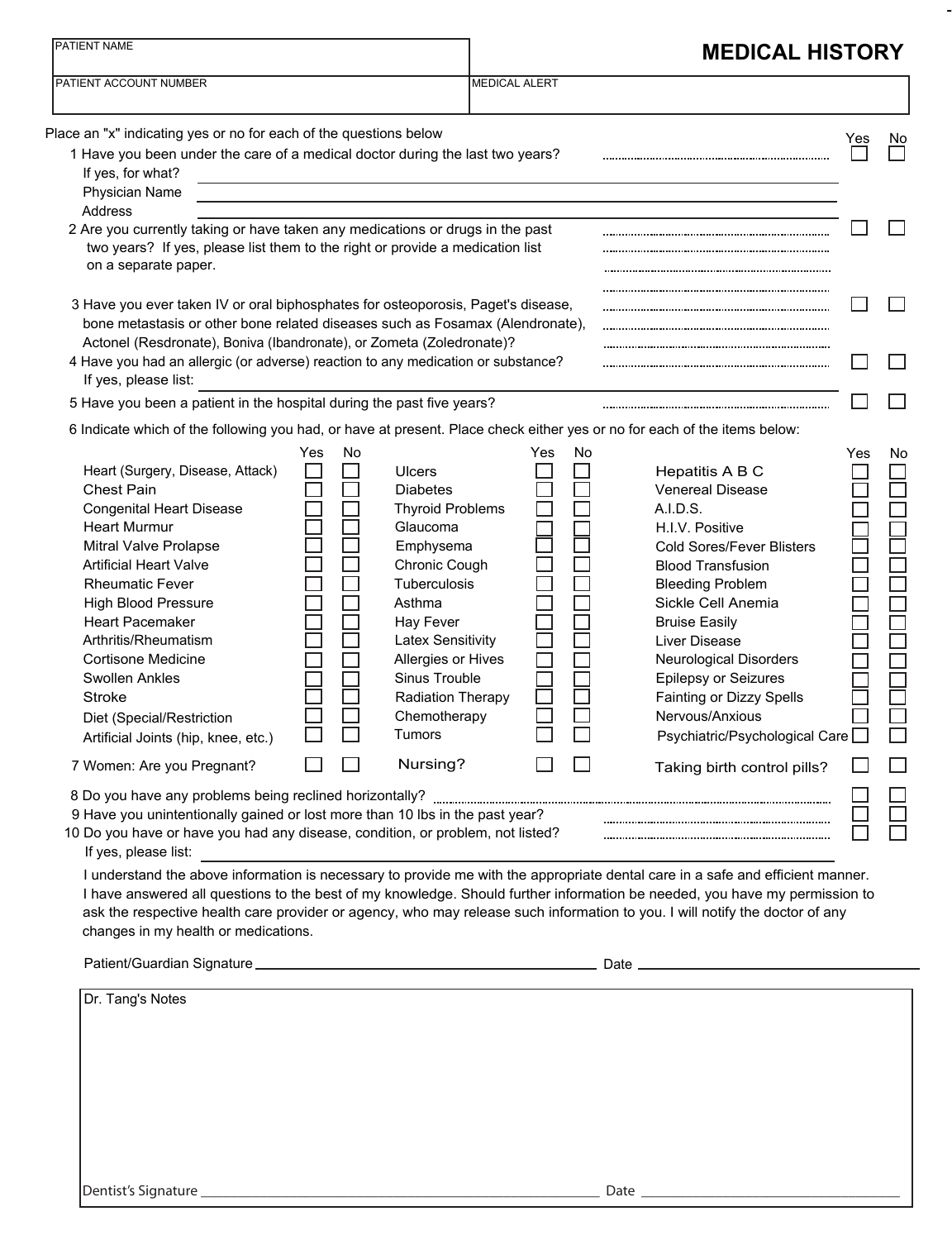#### **CONSENT FOR TREATMENT**

- 1. I hereby authorize the dentist or designed staff to take x-rays, study models, photographs, and any other diagnostic aids deemed appropriate by the dentist to make a thorough diagnosis of my dental needs.
- 2. Upon such diagnosis, I authorize the dentist to perform all recommended treatments mutually agreed upon and the dentist to employ such assistance as required to provide the proper care.
- 3. I agree to the use of anesthetics, sedatives, and other medications as necessary. I fully understand that using anesthetic agents embodies certain risks. I understand that I can ask for a complete explanation of any possible complications.
- 4. I authorize the release of any information concerning my (or my dependent's) health care, advice and treatment provided for the purpose of evaluating and administering claims for insurance benefits.
- 5. I authorize the release of any pertinent information concerning my (or my dependent's) health care and treatment to other dentists or physicians as needed.
- 6. I authorize the payment of insurance benefits directly to the dentist or dental group, otherwise payable to me.
- 7. I agree to be responsible for payment of all services rendered on my behalf or my dependents. I understand that payment is due at the time of service unless other arrangements have been made. In the event payments are not received by agreed upon dates, I understand that a 2.0% late charge (24.0 % APR) or a \$15.00 minimum may be added to my account per month.
- 8. I consent to Dr. Tang's dental office staff using my cell phone number to call or text me regarding appointments and to call regarding treatment, insurance, or financial matters about my account. I understand that I can withdraw my consent at any time or opt out from this automated service.
- 9. I agree to be on time for all my dental appointments and accept that there may be a \$50 service charge per 1/2 hour of appointment time for broken appointments or cancellations without a full business day (24-hr) notice. For a Monday or Saturday appointment, please call us by Thursday 3 pm for any changes.

| Patient Signature | Date                           |  |  |
|-------------------|--------------------------------|--|--|
| Parent/Guardian   | <b>Relationship to Patient</b> |  |  |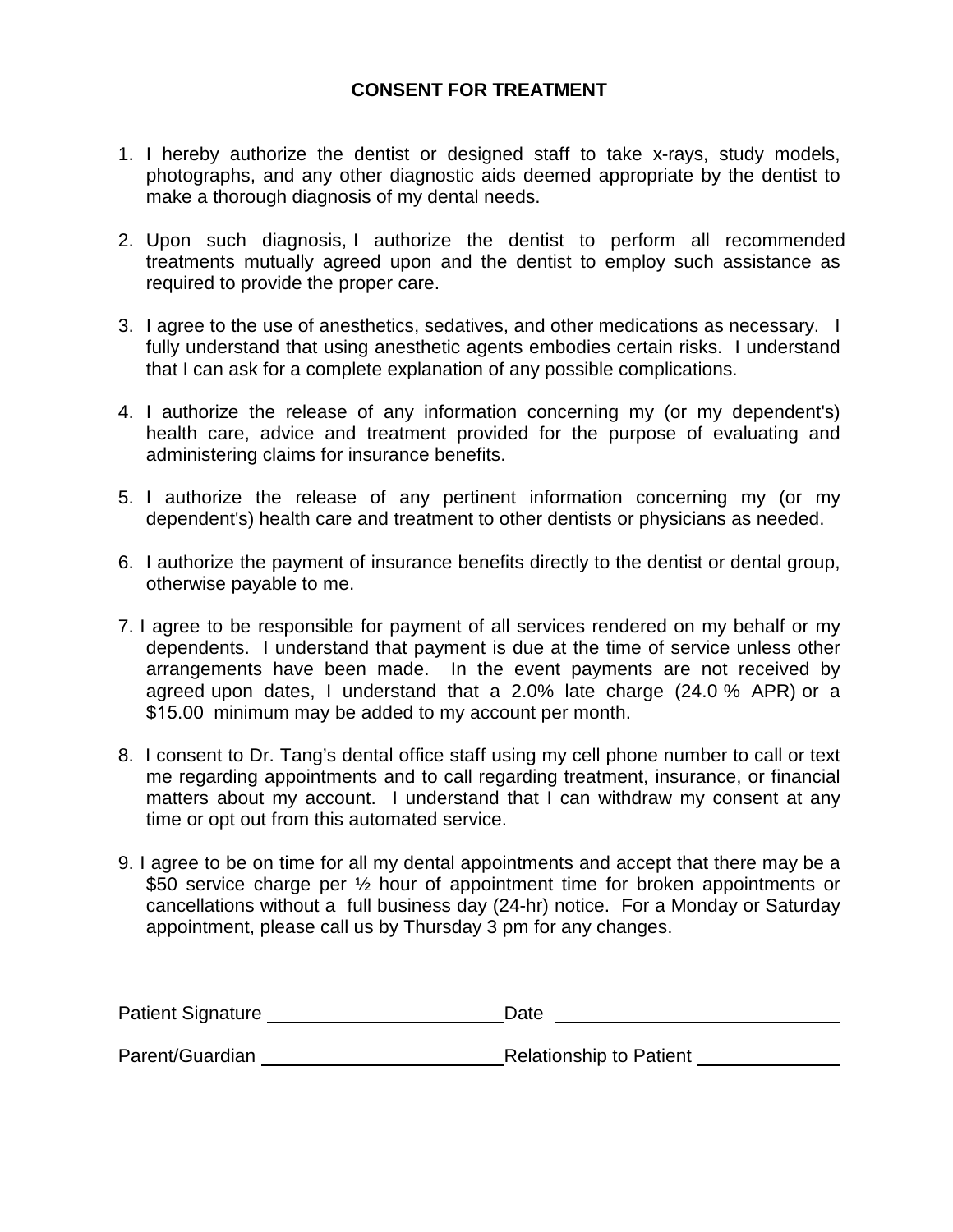# **KEITH S. TANG, D.D.S., INC.**

## **ACKNOWLEDGEMENT OF RECEIPT OF NOTICE OF PRIVACY PRACTICES**

I have received a copy of this office's Notice of Privacy Practices. Please check one option below

- I give my permission to allow Dr. Tang's and his staff to discuss any information about my dental treatment, medical information, or financial matters with my spouse, significant other, or other authorized person.  $\blacktriangledown$
- I only allow Dr. Tang's and his staff to discuss my dental treatment, medical information, or financial matters with me. ✔

\_\_\_\_\_\_\_\_\_\_\_\_\_\_\_\_\_\_\_\_\_\_\_\_\_\_\_

| Please Print Name |  |  |  |  |
|-------------------|--|--|--|--|
|                   |  |  |  |  |
| Signature         |  |  |  |  |
|                   |  |  |  |  |
| Date              |  |  |  |  |

For Office Use Only

We have attempted to obtain written acknowledgement of receipt of our Notice of Privacy Practices, but acknowledgement could not be obtained because:

- □ Individual refused to sign
- □ Communication barriers prohibited obtaining the acknowledgement
- □ An emergency situation prevented us from obtaining acknowledgement
- □ Other (Please Specify)